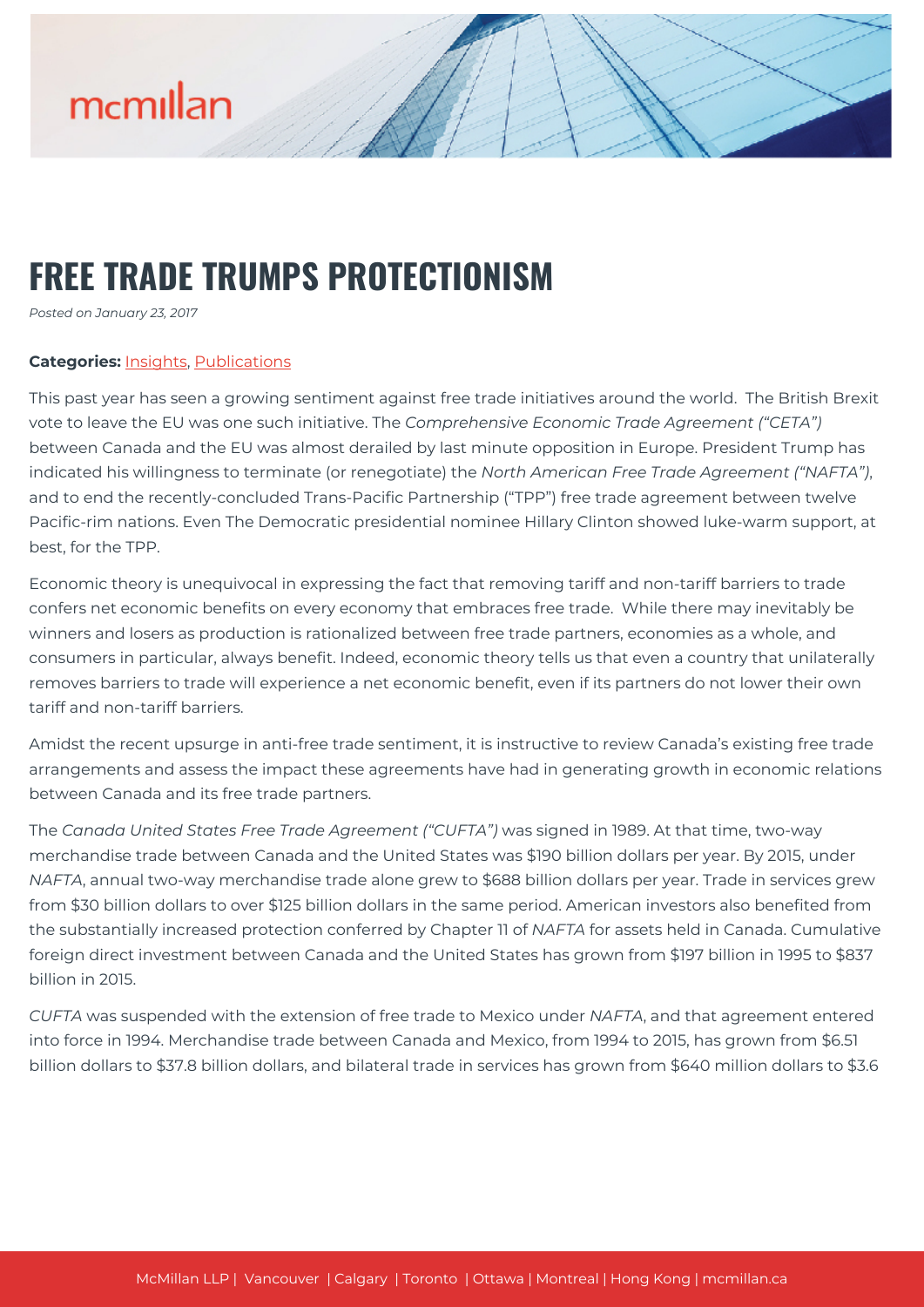

billion dollars between 1994 and 2014.

Following *NAFTA*, Canada concluded bilateral trade agreements with Israel, Chile, Costa Rica, the European Free Trade Association, Peru, Colombia, Jordan, Panama, Honduras and Korea. While trade with these countries is not of the same magnitude as with the United States and Mexico, these free trade agreements have already paid dividends in increased economic activity.

The *Canada-Israel Free Trade Agreement ("CIFTA")* came into force January 1, 1997. Since this agreement was signed, Canada's two-way merchandise trade with Israel has tripled to \$1.6 billion in 2015. The biggest driver of increased trade under *CIFTA* is Canadian imports of Israeli merchandise, which has grown from \$315 million in 1997 to \$1.2 billion in 2015, an increase of 284 per cent.

Also coming into force in 1997 was the *Canada-Chile Free Trade Agreement ("CCFTA")*, signed December 5, 1996. *CCFTA* was Canada's first trade agreement with a South American Country. Prior to its enactment, bilateral trade in goods and services between Canada and Chile was \$859 million dollars. By 2015 two-way trade in goods alone had reached \$2.6 billion dollars. An economic impact assessment of *CCFTA* published in 2013 calculated that Canada's overall economic welfare gains from the agreement were approximately a quarter of a billion dollars annually.[\[1\]](#page--1-0)

Brought into force on November 1, 2002, the *Canada-Costa Rica Free Trade Agreement ("CCRFTA")* is one of Canada's less comprehensive trade agreements and focuses mainly on trade in goods. Total merchandise trade under *CCRFTA*, while modest, reached \$666 million dollars in 2015, up from \$251 million dollars in 2001.

The summer of 2009 marked the implementation of free trade agreements, with the European Free Trade Association countries of Iceland, Liechtenstein, Norway and Switzerland ("*CEFTA*") as of July 1, 2009, and with Peru as of August 1, 2009 (the *Canada-Peru Free Trade Agreement, "CPFTA*"). Canadian exports under both *CEFTA* and *CPFTA* have increased since implementation.

Canadian exports of live animals and animal products to Iceland, Norway and Switzerland have increased by 76 per cent; growing from \$503 million dollars in 2008 to \$886 million dollars in 2015. Canadian exports of goods to Peru reached an all time high in 2015, coming in at \$858 million dollars, a 7.8 per cent increase from 2014, and a 126 per cent increase from 2008 (\$380 million dollars). One of the areas seeing significant growth is the export of Canadian vegetable products, which has increased by 230 percent since 2008, reaching \$503 million dollars in 2015.

Since the beginning of 2011, Canada has implemented a free trade agreement every year: Canada – Colombia on August 15, 2011, Canada – Jordan on October 1, 2012, Canada – Panama on April 1, 2013, Canada – Honduras on October 1, 2014, and most recently Canada – Korea on January 1, 2015. While still in the process of the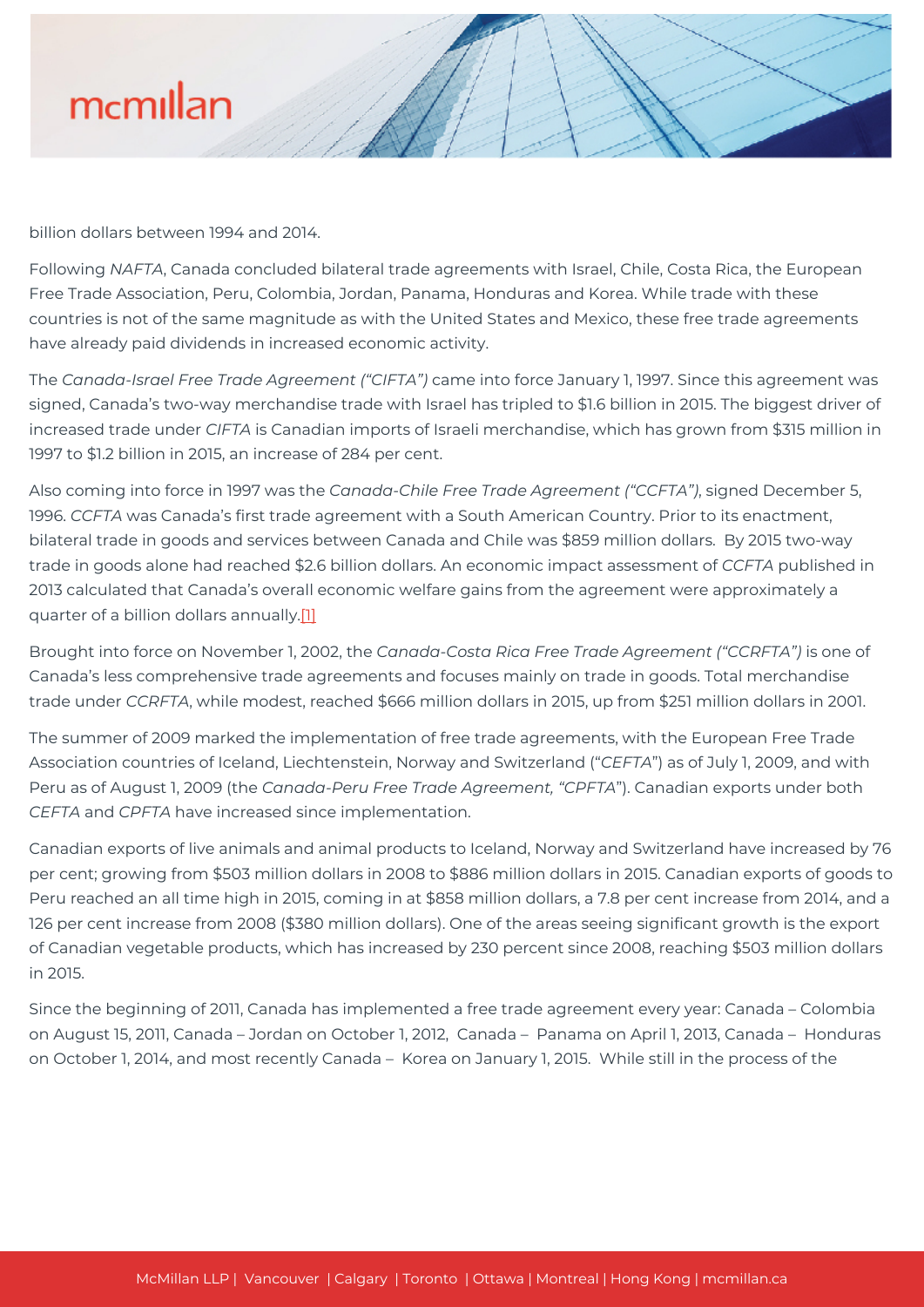

negotiated tariff reduction process, these agreements are already yielding positive results.

Since the entry into force of the *Canada Colombia Free Trade Agreement ("CCOFTA*") two-way trade in services with Colombia has grown by 58 per cent. Notably, Canadian exports of commercial services reached \$89 million dollars in 2014, up from \$60 million dollars prior to the COFTA's implementation.

Similar positive growth has been seen under the *Canada Jordan Free Trade Agreement. ("CJFTA*"). Canadian sales of goods to the Jordan have grown 20 per cent since *CJFTA's* implementation. During this time Canada's largest export to Jordan, motor vehicles and parts, has nearly tripled.

Two-way merchandise trade has increased with both Panama and Honduras since the *Canada Panama Free Trade Agreement ("CPAFTA")* and the *Canada Honduras Free Trade Agreement ("CHFTA")* were implemented. Canadian sales of pharmaceutical products to Panama tripled from 2012 to 2015, reaching \$13 million dollars in 2015. Likewise, Canadian imports of Honduran motor vehicle parts and accessories have seen noteworthy growth under *CHFTA,* increasing from \$875 thousand dollars in 2013 to \$3.95 million dollars in 2015, and further growing to \$11.5 million dollars year-to-date for 2016.

Canada's most recent trade agreement that is in force, the *Canada Korea Free Trade Agreement ("CKFTA")*, is already having an impact. *CKFTA* is Canada's first free trade agreement in the Asia-Pacific region. In its first year of implementation Canada has experienced export gains in both agricultural products and industrial goods. Comparisons between the second quarters of 2015 and 2016, show export gains in live animal and animal products, which increased from \$39 million dollars in Q2 2015 to \$65 million dollars in Q2 2016 (66 per cent growth). Similarly, Canadian exports of canola oil doubled from Q3 2015 to Q3 2016, going from \$9.7 million dollars to \$21 million dollars.

## **Conclusion**

Despite the rumblings of anti-free traders around the world in recent years, Canada's experience is that increased trade with its free trade partners has resulted in hundreds of billions of dollars in economic benefits to Canadians. Undoubtedly, trade frictions will continue, and in Canada certain sectors may find themselves disadvantaged at times in trading with these partners, but the greater concern will continue to be with other trading partners, such as China, for whom economic agents are not constrained by the disciplines and two-way opportunities that arise from free trade agreements. The very recent announcement of initiation of free trade discussions with China would seem to indicate that Canada recognizes these concerns, and the beneficial impact of free trade agreements.

by Geoffrey Kubrick and Jennifer Hill

[1] Foreign Affairs and International Trade Canada, "The Economic Impact of the Canada-Chile Free Trade